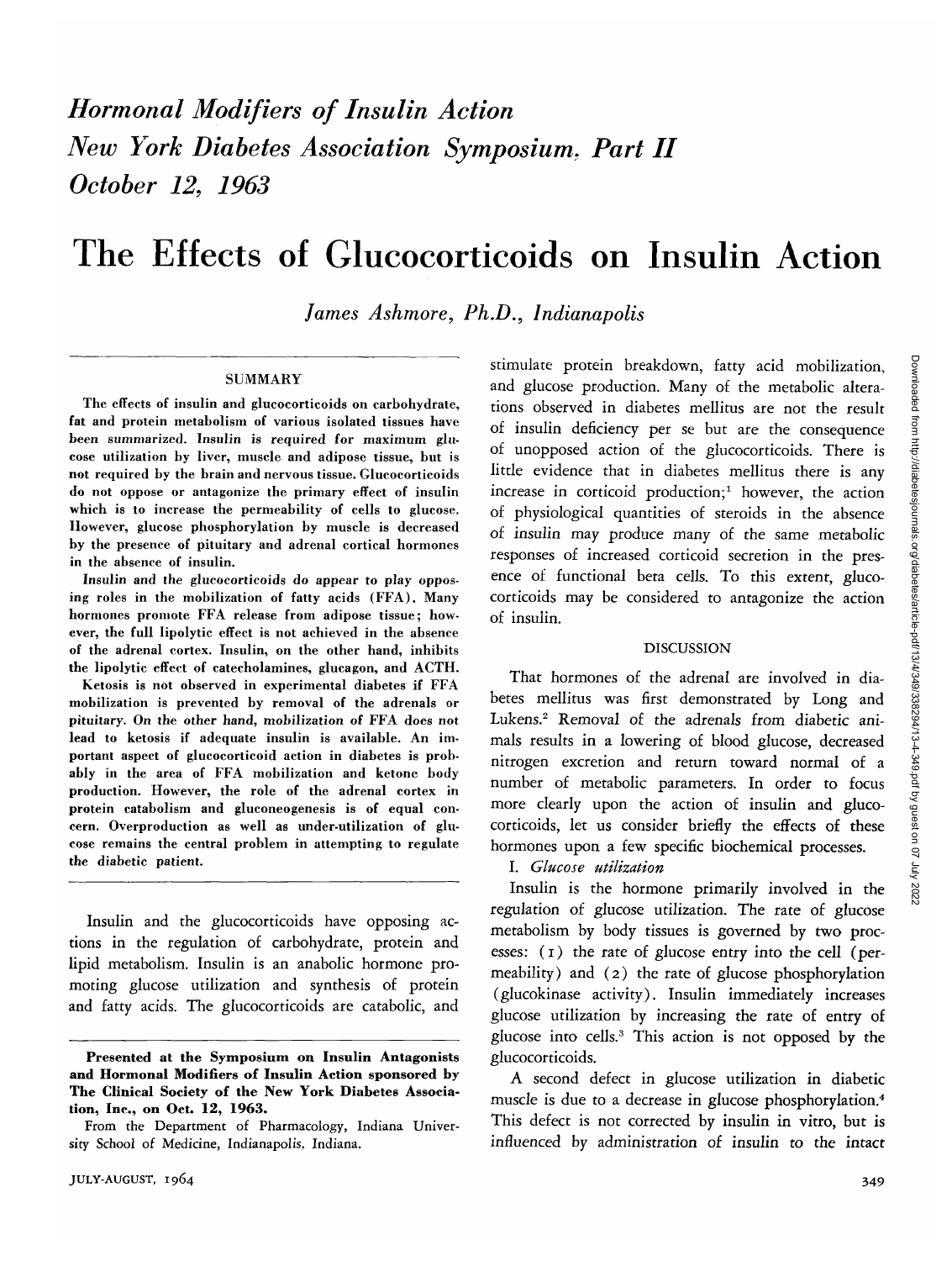animal. Adrenal and pituitary hormones also appear to be involved in the regulation of glucose phosphorylation by muscle. Phosphorylation of glucose is increased above the diabetic value in tissues from adrenalectomized or hypophysectomized diabetic animals, and treatment of adrenalectomized diabetic animals with cortisol results in a decrease in glucose phosphorylation by isolated muscle preparations. Cell permeability, however, remains the primary means of regulation of glucose utilization by muscle and the effect of glucocorticoids on glucose phosphorylation does not markedly influence the rate of glucose utilization in the absence of insulin. When insulin is present, phosphorylation rather than penetration, becomes rate limiting and a reduction in glucose utilization by steroids can be demonstrated.4

Hepatic cells are permeable to glucose even in the absence of insulin and phosphorylation is rate limiting in glucose utilization by liver.<sup>5</sup> Hepatic glucokinase activity is reduced in diabetes<sup>6</sup> and is increased to normal in insulin treated diabetic animals. The hormones of the adrenal cortex do not appear to be involved in the regulation of glucose phosphorylation by liver.

Glucose utilization by adipose tissue is decreased in diabetes.7 This defect is not alleviated in adipose tissue from adrenalectomized diabetic animals.<sup>8</sup> Insulin markedly stimulates glucose utilization by adipose tissue but *it* is not known whether this effect *is* on cell permeability or glucose phosphorylation. Cortisol decreases glucose utilization by adipose tissue in vitro, but this effect can not be demonstrated in the presence of insulin.9

Glucocorticoid therapy results in impaired glucose tolerance in certain patients, and a test for prediabetes is based upon this phenomenon.<sup>10</sup> If an adequate insulin supply is available, pretreatment with steroids does not produce any alteration in glucose tolerance; however, in the presence of inadequate insulin reserve, reduced glucose tolerance may be observed.<sup>11</sup>

That utilization of a tracer dose of C-14 glucose is markedly impaired in both diabetic and adrenalectomized diabetic animals<sup>12,13</sup> would indicate that the defect in glucose utilization in the diabetic is due to the absence of insulin. However, C-14 glucose utilization by mice is impaired by pretreatment with glucocorticoids.14 Although this could be interpreted to mean that steroids per se decrease glucose utilization, the more likely interpretation is that the effect of corticoids on glucose utilization is due to inadequate insulin reserves.

# II. *Glucose production*

Overproduction of glucose in diabetes is due to the action of adrenal cortical hormones. Using incorporation of C-14 from  $CO<sub>2</sub>$  into blood glucose as an index of gluconeogenesis, it has been demonstrated that  $CO<sub>2</sub>$ fixation is markedly increased in the diabetic, and returned toward normal in the adrenalectomized diabetic animal.15 Administration of cortisol to adrenalectomized diabetic rats results in a prompt increase in blood glucose16 and this increase is accompanied by an increase in conversion of pyruvate to glucose as measured in the liver slice. Steroid treatment also results in an increase in the activities of a number of enzymes involved in carbohydrate formation.

Hepatic glucose-6-phosphatase and fructose diphosphate-phosphatase activities are increased in the liver in diabetes<sup>16,17</sup> and are also increased by cortisone administration to normal rats.<sup>18,19</sup> However, the increase in activity of the specific phosphatases observed in livers of diabetic or cortisone treated rats is thought to reflect an increase in gluconeogenesis, rather than a primary cause for increased glucose production,<sup>20</sup> since changes in the activities of the phosphatases are observed after glucose production has been increased.

Incorporation of C-14 from  $CO<sub>2</sub>$  or labeled amino acids into glucose is increased in liver slices from diabetic rats.<sup>21</sup> Similar increases in C-14 glucose production can be produced by addition of triamcinolone  $8 \times 10^{-5}$  M to liver slices.<sup>22,23</sup> An increase in CO<sub>2</sub> fixation and glucose production by livers from diabetic and steroid treated rats is due in part to an increase in hepatic phosphoenolpyruvate carboxykinase activity. Increases in the activity of this enzyme (table 1) are found within four hours after steroid treatment or twelve hours after the production of an insulin deficiency with anti-insulin serum.24

## TABLE 1

Rat liver phosphoenolpyruvate carboxykinase activity

| No. of | cpm $C-14-C2$<br>incorporated<br>per gm. |
|--------|------------------------------------------|
| tions  | wet liver                                |
| 6      | $11,500 \pm 1,100$                       |
| 9      | $14.300 \pm 810$                         |
| 9      | $21.200 \pm 1.200$                       |
| 9      | $18,400 \pm 970$                         |
| 6      | $77.500 \pm 7.800$                       |
|        | $62,000 \pm 7,100$                       |
|        | observa-                                 |

\* Phosphoenolpyruvate carboxykinase activity was deter- mined five hours after the administration of 4 mg./kg. triamcinolone, and twelve hours after injection of anti- insulin serum (AIS).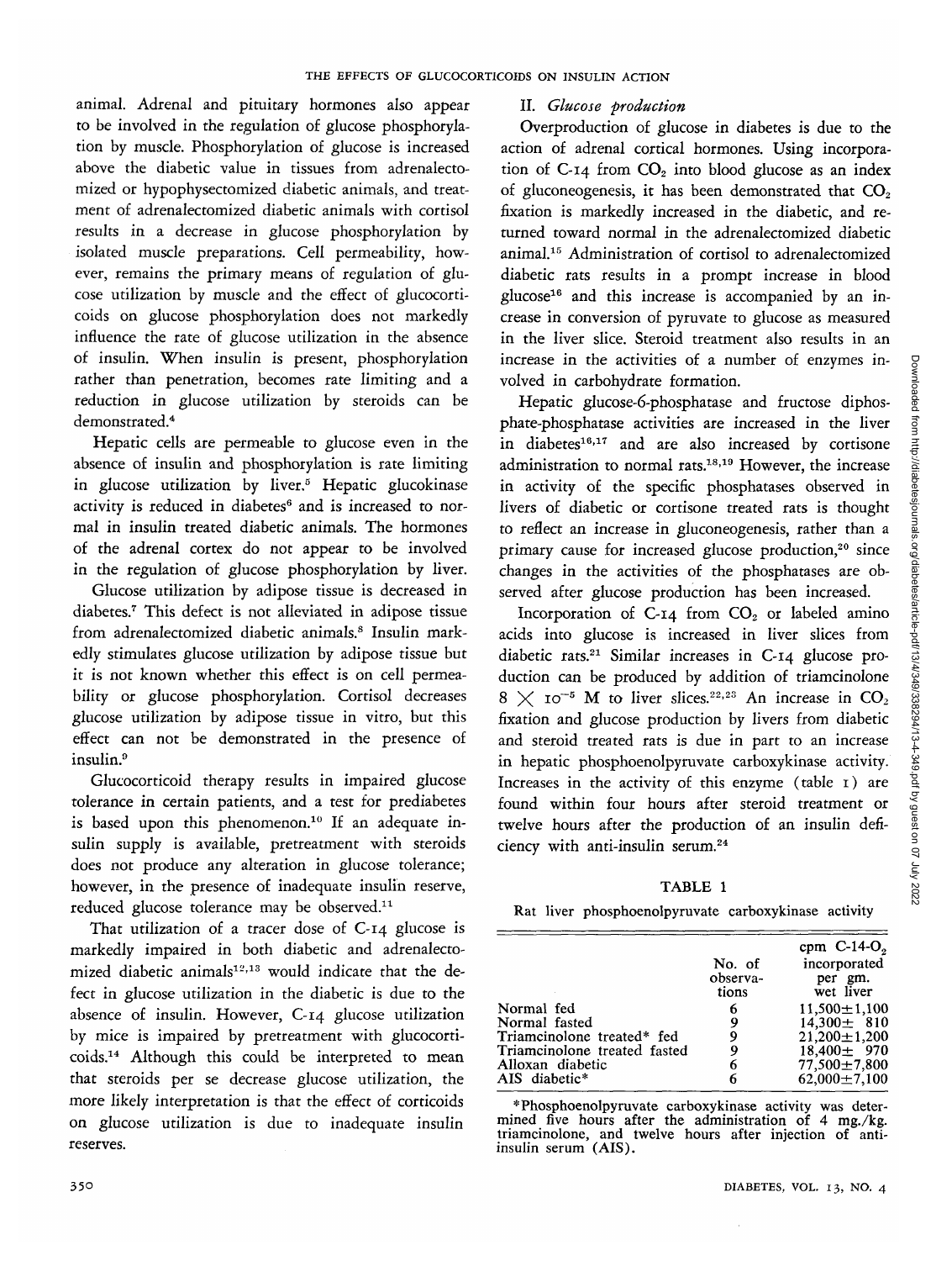While glucocorticoids increase hepatic glucose production, insulin acts to decrease gluconeogenesis. The mechanism of the insulin effect is not clearly understood; however, the activities of various hepatic enzymes associated with increased glucose formation in diabetes are decreased by insulin. The action of insulin in this respect requires the administration of the hormone over a period of several hours to several days.16 There is also evidence that insulin restrains hepatic glucose production in vivo.<sup>25-28</sup> This effect may be due in part to insulin activation of UDP-glucose-a-glucan transglucosylase and increased glycogen synthesis.29

The protein catabolic action of glucocorticoids also

TABLE 2 Fatty acid synthesis

|                                           | Incorporation of C-14<br>from pyruvate-2-C-14<br>into fatty acids<br>Per cent of normal* |            |
|-------------------------------------------|------------------------------------------------------------------------------------------|------------|
|                                           |                                                                                          |            |
|                                           |                                                                                          | Epididymal |
| Type of rat                               | Liver slices                                                                             | fat pads   |
| Diabetic                                  | 5-10                                                                                     | 10-15      |
| Adrenalectomized diabetic                 | 80-100                                                                                   | $10 - 15$  |
| Adrenalectomized diabetic<br>$+$ cortisol | $10 - 20$                                                                                |            |

\*Incorporation of C-14 from labeled pyruvate into long chain fatty acids by liver slices<sup>16</sup> and epididymal fat pads<sup>8</sup> from diabetic, adrenalectomized diabetic and cortisol treat- ed adrenalectomized diabetic rats has been expressed as a per cent of the incorporation obtained in preparations from normal fed rats. contributes to increased glucose formation by:  $(1)$  increasing extra-hepatic protein catabolism and increasing plasma amino acid levels,<sup>30,31</sup> (2) increasing uptake of amino acids by hepatic cells<sup>32</sup> and  $(3)$  increasing deamination<sup>33</sup> and transamination<sup>34</sup> of amino acids in the liver. These actions are opposed by insulin which promotes protein synthesis<sup>35-38</sup> by extra-hepatic tissues.

III. *Lipid metabolism*

Fatty acid synthesis by liver and adipose tissue is stimulated by insulin and is markedly reduced in diabetes. In the liver, lipogenesis is restored by adrenalectomy of the diabetic animal<sup>16,39</sup> and is depressed by glucocorticoids (table 2). Fatty acid synthesis by adipose tissue of diabetic rats is not restored following adrenalectomy<sup>8</sup> and insulin in the absence of glucose does not stimulate fatty acid synthesis by adipose tissue in vitro.<sup>8</sup> Therefore, it would appear that insulin stimulation of lipogenesis in adipose tissue is mediated through the effect of the hormone on glucose utilization.

Mobilization of fatty acids from adipose tissue is increased in diabetes<sup>40</sup> and is restrained by insulin. The effects of insulin on FFA release are two-fold: (a) insulin promotes glucose utilization,  $\alpha$ -glycerol phosphate synthesis and esterification of fatty acids and (b) insulin inhibits the lipolytic activity of the catecholamines, ACTH and glucagon on epididymal fat pads.41- 42

The glucocorticoids are involved in some way in



**FIG. I. Changes in plasma glucose and free fatty acids (PFA) in normal and hypophysectomized rats treated with anti-insulin serum (AIS) and epinephrine (2 mg./kg. subcutaneous). Normal + AIS (slash through circle), Normal + Epinephrine (dot in circle), Hypophysectomized -f- AIS (•) , and Normal + Normal Guinea Pig Serum (O).**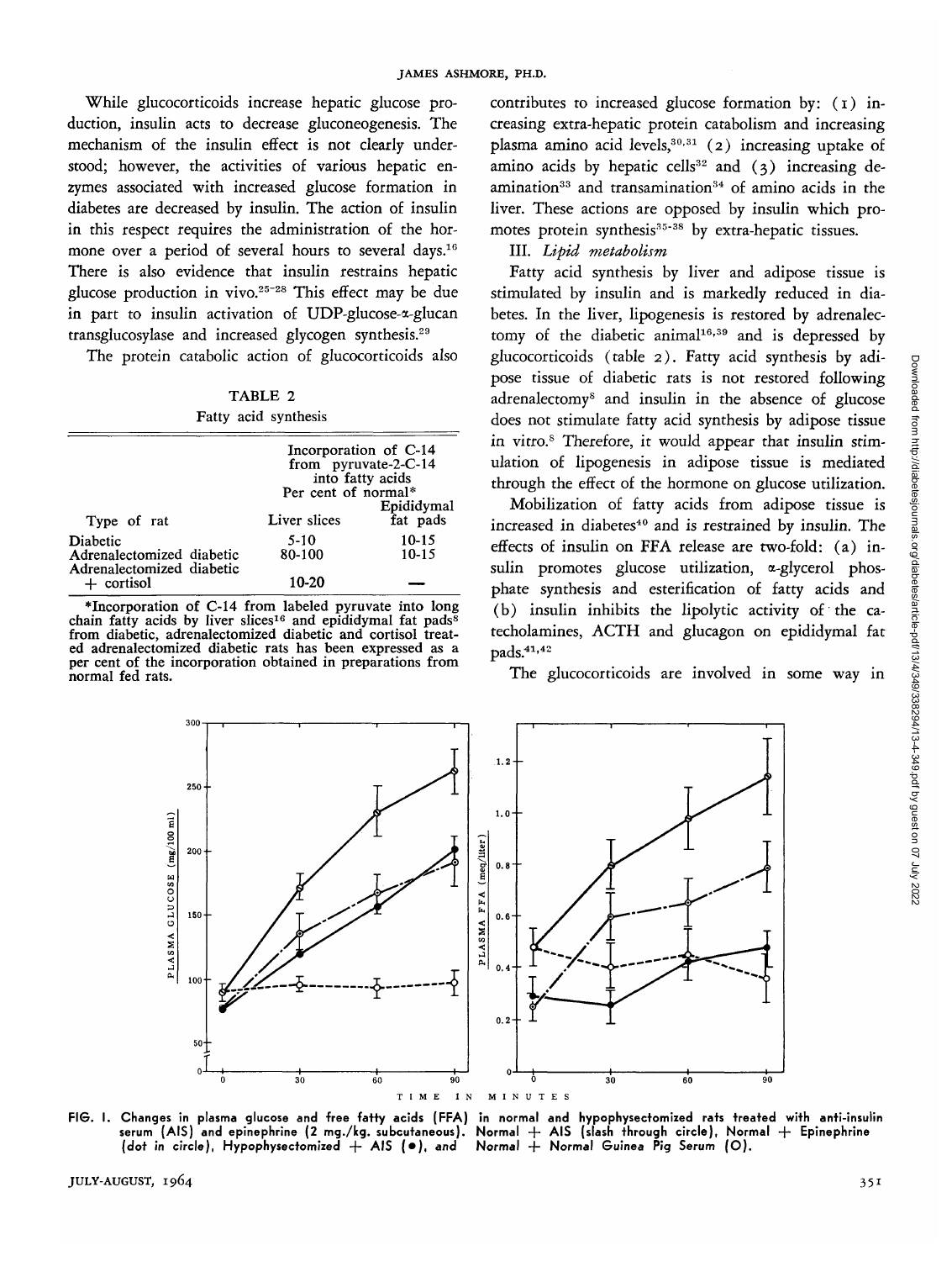

FIG. 2. Effects of hydrocortisone and anti-insulin serum (AIS) on fatty acid synthesis and ketone body production by rat liver slices. Top bars represent per cent of added C-14 from labeled acetate incorporated into fatty acids by liver slices. Lower bars indicate micromoles of acetoacetate produced per gm. wet liver per ninety minutes. NS, Normal guinea pig serum; AIS, anti-insulin serum, three hours prior to sacrifice; hydrocortisone (Compound F) was injected either three or twenty-four hours before sacrifice.

the release of FFA from adipose tissue and are said to have a permissive role. Cortisol stimulates the release of FFA from adipose tissue.<sup>8</sup> However, steroid induced release of FFA is not associated with increased oxidation of glucose or increased incorporation of glucose carbons into glyceride-glycerol as is epinephrine-induced lipolysis.<sup>43</sup>

Pancreatectomized rats usually die within forty-eight hours with severe metabolic acidosis. That ketosis does not occur in the pancreatectomized adrenalectomized rat is due in part to failure of lipid mobilization in the absence of the adrenal cortex.<sup>44,45</sup> Although acute insulin deficiency produced by anti-insulin serum results in a prompt rise in blood glucose and plasma FFA in normal rats, such increases are not observed when AIS is given to hypophysectomized animals (figure 1). However, pretreatment of the hypophysectomized rats with cortisol restores the hyperglycemic and

TABLE 3

Effects of insulin and glucocorticoids upon tissue meta

| Liver                                |                   | Muscle Adipose |
|--------------------------------------|-------------------|----------------|
|                                      |                   |                |
| Yes<br>No                            | Yes<br>No         | Yes<br>Yes     |
| No<br>Nο                             | <b>Yes</b><br>Yes | Yes<br>?       |
| Yes<br>No                            | No<br>Yes         | ?<br>?         |
| Yes<br>Decreased by corticoids Yes   | $\frac{2}{2}$     | Yes<br>N٥      |
|                                      | Yes               | Yes<br>Yes     |
| Yes                                  | N٥                | Yes            |
| Yes<br>Yes                           |                   |                |
| Yes<br>Decreased by corticoids<br>No | Yes<br>Yes        | Yes<br>Yes     |
|                                      |                   |                |

FFA response to anti-insulin serum. Acetoacetate duction by rat liver slices is increased following insulin deficiency (three hours) induced by AI creased acetoacetate production by liver from hyp sectomized AIS treated rats is observed only i animals have been pretreated with cortisol (figui The increase in acetoacetate production is asso with a simultaneous decrease in incorporation of active acetate into long chain fatty acids. Thes servations would suggest that lipid mobilizatior development of ketoacidosis in insulin deficiem mals depends upon the presence of glucocorti The exact role of the steroids in this process i understood.

Table 3 has been prepared in an attempt to marize the effects of insulin and adrenal steroic various body tissues. The metabolic effects listed primarily to glucose and fat metabolism. The effe insulin and glucocorticoids are generally in oppo to each other, and the response to the hormone vary with the tissue.

### SUMMARIO IN INTERLINGUA

#### *Le Effectos de Glucocorticoides Super Insulina*

Le effectos de insulina e de steroides adrenal su metabolismo de carbohydrato, grassia, e proteina in isolate tissus esseva summarisate in tabula 3. Insuli requirite pro le utilisation maximal de glucosa per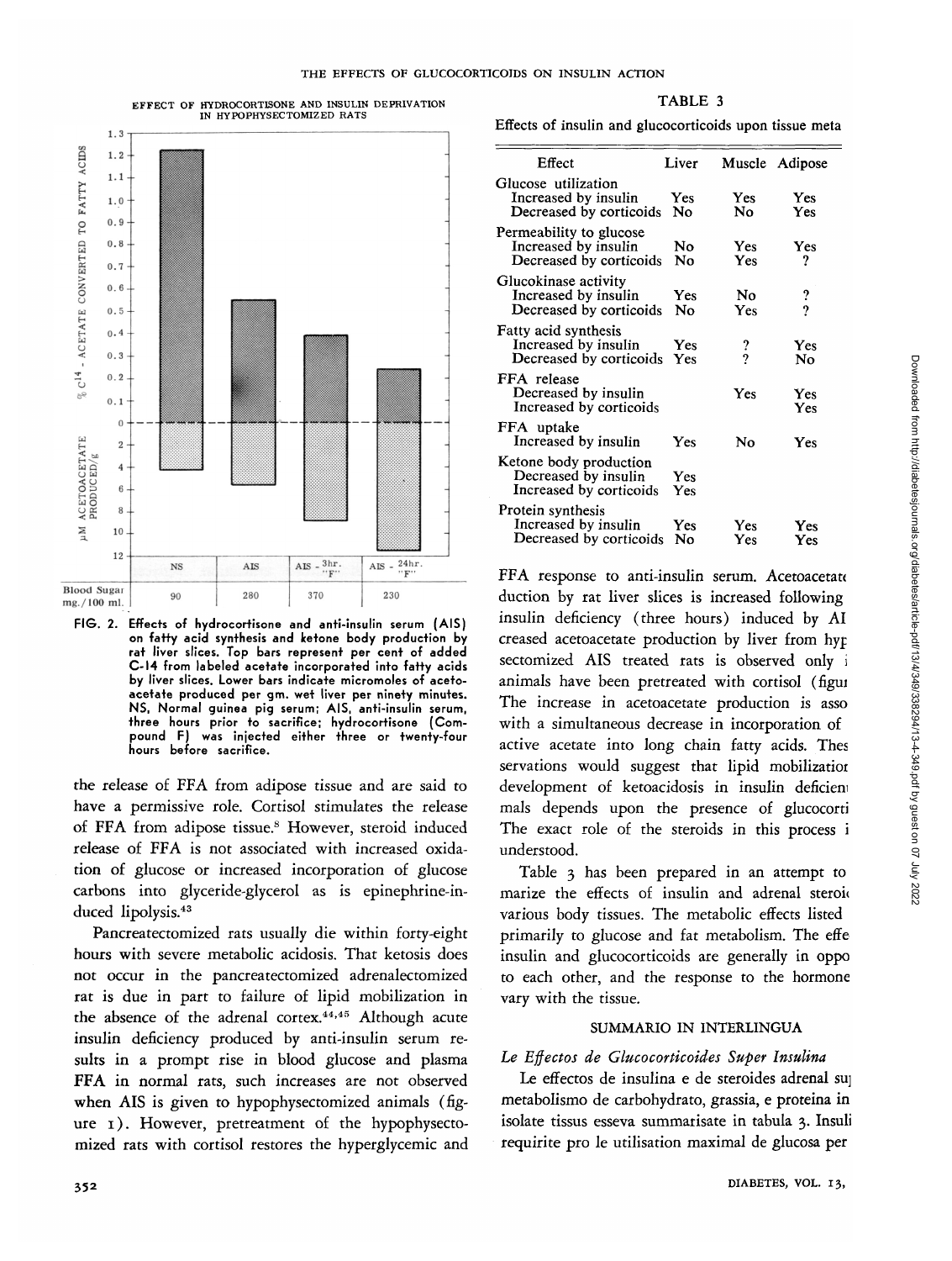hepatic, muscular, e adipose, sed non es requirite per le cerebro e per tissus nervose. Glucocorticoides non antagonisa e non oppone le effecto primari de insulina que consiste in augmentar le permeabilitate de cellulas pro glucosa. Tamen, le phosphorylation per musculo es reducite per le presentia de hormones pituitari e adrenocortical in le absentia de insulina.

Insulina e le glucocorticoides non pare haber rolos opposite in le mobilisation de acidos grasse. Multe hormones promove le liberation de acidos grasse ab tissu adipose. Tamen, le plen effecto lipolytic non es effectuate in le absentia del cortice adrenal. Insulina, del altere latere, inhibi le effecto lipolytic de catecholaminas, glucagon, e ACTH.

Cetosis non es observate in diabete experimental si le mobilisation de acidos grasse es prevenite per le excision del glandulas adrenal o pituitari. Del altere latere, le mobilisation de acidos grasse non resulta in cetosis in caso que adequate quantitates de insulina es disponibile. Un importante aspecto del effecto de steroides adrenal in diabete es probabilemente a vider in le area del mobilisation de acidos grasse e del production de corpores cetonic. Tamen, le rolo del cortice adrenal in le catabolismo de proteina e in le gluconeogenese es de interesse non minus marcate. Hyperproduction si ben como hypoutilisation de glucosa remane le problema central in omne effortio de stabilisar le patiente diabetic.

## **REFERENCES**

<sup>1</sup> Thorn, G. W., Renold, A. E., and Cahill, G. F., Jr.: The adrenal and diabetes. Diabetes  $8:337, 1959$ 

<sup>2</sup> Long, C. N. H., and Lukens, F. D. W.: The effects of adrenalectomy and hypophysectomy upon experimental diabetes in the cat. J. Exp. Med.  $63:465$ , 1936.

<sup>3</sup> Levine, R., Goldstein, M. S., Huddlestun, B., and Klein, S.: Action of insulin on the "Permeability" of cells to free hexoses, as studied by its effect on the distribution of galactose. Am. J. Physiol. 163:70, 1950.

 Morgan, H. E., Henderson, M. J., Regen, D. M., and Park, C. R.: Regulation of glucose uptake in heart muscle from normal and alloxan diabetic rats: The effects of insulin, growth hormone, cortisone, and anoxia. Ann. N.Y. Acad. Sci. 82:387, 1959.

5 Cahill, G. F., Jr., Ashmore, J., Earle, A. S., and Zottu, S.: Glucose penetration into liver. Am. J. Physiol. 192:491, 1958.

 Di Pietro, D. L., and Weinhouse, S.: Hepatic glucokinase in the fed, fasted and alloxan diabetic rat. J. Biol. Chem. 235:2542, i960. <sup>7</sup>

 Winegrad, A. I., and Renold, A. E.: Studies on rat adipose tissue in vitro. I. Effects on insulin on the metabolism of glucose, pyruvate, and acetate. J. Biol. Chem. *2331267,* 1958.

8 Jeanrenaud, B., and Renold, A. E.: Studies on rat adipose tissue in vitro. VII. Effects of adrenal cortical hormones.

J. Biol. Chem. 235:2219, 1960.

Leboeuf, B., Renold, A. E., and Cahill, G. F., Jr.: Studies on adipose tissue in vitro. IX. Further effects of cortisol on glucose metabolism. J. Biol. Chem. 237:988, 1962. <sup>10</sup>

10 Fajans, S. S., and Conn, J. W.: An approach to the prediction of diabetes mellitus by modification of the glucose tolerance test with cortisone. Diabetes 3:296, 1954.

<sup>11</sup> Thorn, G. E., Renold, A. E., and Winegrad, A. I.: Some effects of adrenal cortical steroids on intermediary metabolism. Brit. Med. J. 2:1009, 1957

12 Feller, D. D., Strisower, E. H., and Chaikoff, I. L.: Turnover acid oxidation of body glucose in normal and alloxan diabetic rats. J. Biol. Chem. 187:571, 1950.

<sup>13</sup> Stern, M., Wagle, S. R., Sweeney, M. J., and Ashmore, J.: Studies on experimental diabetes. I. Effects of anti-insulin serum on C-14 glucose metabolism. J. Biol. Chem. 238:12, 1963.

14 Bontwell, R. K., and Chaing, R.: The acute effect of cortisone treatment on the utilization of glucose by the mouse. Arch. Biochem. and Biophys. 50:461, 1954.

 Wagle, S. R., and Ashmore, J.: Studies on experimental diabetes. II. Carbon dioxide fixation. J. Biol. Chem. 238:17, 1963.

 Ashmore, J., Hastings, A. B., Nesbett, F. B., and Renold, A. E.: Studies on carbohydrate metabolism in rat liver slices. VI. Hormonal factors influencing glucose-6-phosphatase. J. Biol. Chem. *218:77,* J956.

17 Weber, G., Banerjee, G., and Bronstein, S. B.: Role of enzymes in homeostasis. III. Selective induction of increases of liver enzymes in carbohydrate metabolism. J. Biol. Chem. 236:3106, 1961.

is Weber, G., Allard, C, de Lamirande, G., and Cantaro, A.: Liver glucose-6-phosphatase activity and intracellular distribution after cortisone administration. Endocrinology *58:* 40, 1956. <sup>19</sup>

19 Mokrasch, L. C., Davidson, W. D., and McGilvery, R. W.: The response to glucogenic stress of fructose-1,6-diphosphatase in rabbit liver. J. Biol. Chem. 222:179, 1956.

<sup>20</sup> Ashmore, J.: Physiology of glucose-6-phosphate utilization. Role of adrenal steroids. Rev. Canad. de Biol. 18:229, 1959-

<sup>21</sup> Wagle, S. R., and Ashmore, J.: Interrelationships between amino acid metabolism and carbohydrate formation in insulin deficiency. J. Biol. Chem. 236:2868 , 1961.

<sup>22</sup> Haynes, R. C., Jr.: Studies of an in vitro effect of glucocorticoids on gluconeogenesis. Endocrinology  $71:399$ ,  $1962$ .

<sup>23</sup> Uete, T., and Ashmore, J.: Effects of triamcinolone on carbohydrate synthesis by rat liver slices. J. Biol. Chem. In Press.

<sup>24</sup> Ashmore, J., Wagle, S. R., and Uete, T.: Studies on gluconeogenesis. Advance in enzyme regulation. II. J. Biol. Chem. In press.

<sup>25</sup> de Bodo, R. C., Altszuler, N., Dunn, A., Steel, R., Armstrong, D. T., and Bishop, J. S.: Effects of exogenous and endogenous insulin on glucose utilization and production. Ann. N. Y. Acad. Sci. 82:431, 1959.

<sup>26</sup> Weinhouse, S., Friedmann, M. A., and Reichard, G.: The effect of insulin on hepatic glucose production and utilization. Diabetes 12:1, 1963.

<sup>27</sup> Madison, L. L., Combes, B., Adams, R., and Strickland, W.: The physiological significance of the secretion of endogenous